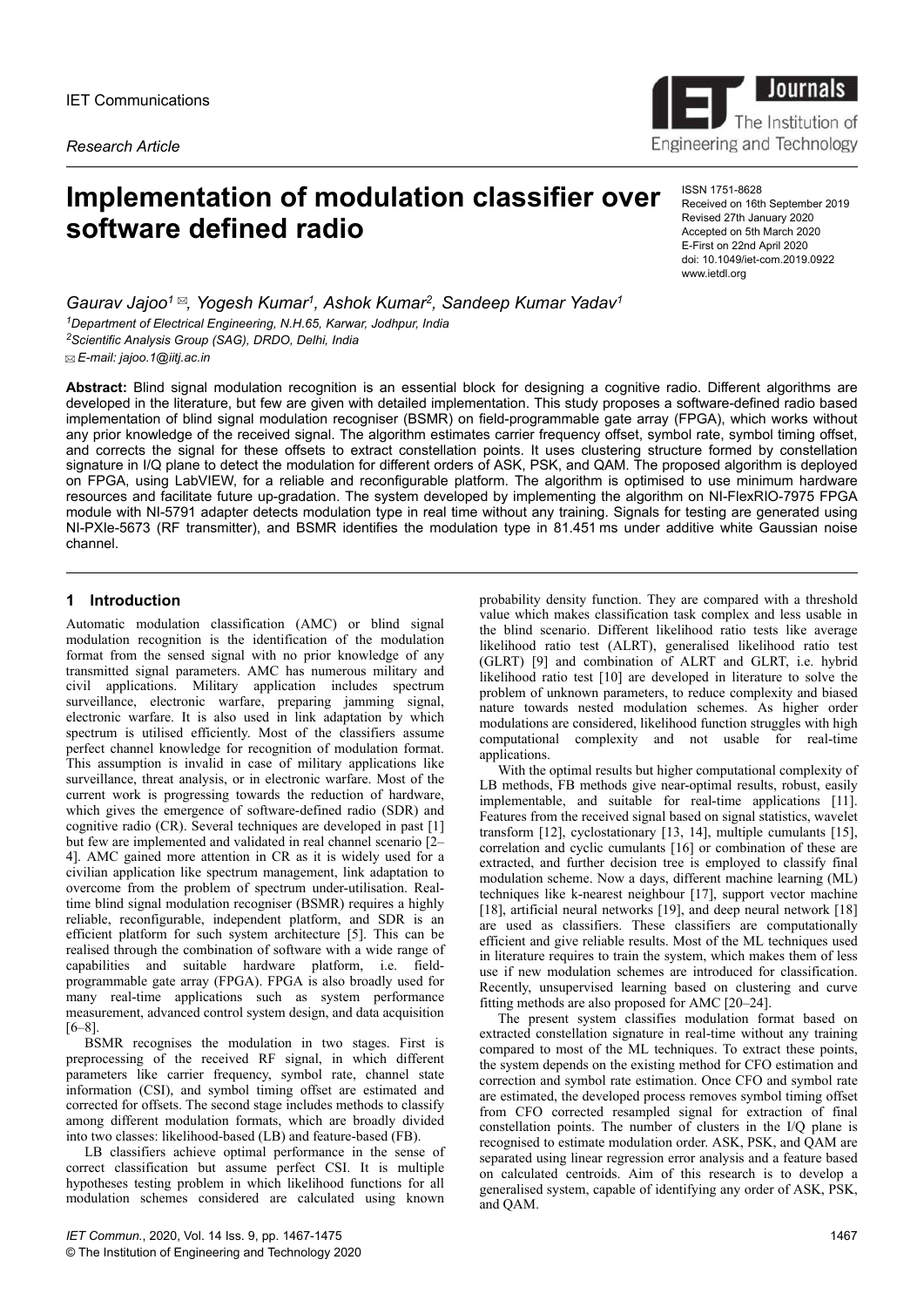

**Fig. 2** *Preprocessing and extraction of constellation points*

The commercially available system for blind signal modulation detection is a black box system with no scope of further modification. Many papers with FPGA implementation based on wavelet [25], ANN [26], and conventional features [27, 28] are given in the literature, but only a few have been designed for realtime operation and provides little information about implementation. With the evolution of SDR, implementation of a radio receiver can be easily achieved through LabVIEW coding. This paper includes a detailed description of the implementation of the algorithm on LabVIEW FPGA, so that it can be replicated and further worked upon the improvement over results concerning latency, complexity, and real-time performance. Most of the existing methods consider the specific order of modulation and depends on the offline training of the system. This makes the task complex and system is not usable for other than the considered order of modulation. Unlike these methods, the present system can work for any order of modulation among ASK, PSK, and QAM with a slight modification. Hence, SDR based on FPGA hardware platform is chosen, as they are highly flexible, versatile, reconfigurable and can be modified by making required changes in the software. Different modules of the algorithm are designed using the LabVIEW FPGA module of National Instruments (NI). Virtual instruments (*VIs*) created with LabVIEW FPGA module can be targeted to FPGAs on RIO hardware, which is NI PXIe-7975R (Kintex-7 XC7K410T) FPGA based FlexRIO module in the system used.

Structure of the paper comprises six sections. Section 2 describes the FPGA and FlexRIO software communication architecture. Signal and system model is described in Section 3. Algorithm and its implementation on FPGA are explained in Sections 4 and 5, respectively. Section 6 shows the experimental results and related discussions. Section 7 concludes the paper.

## **2 LabVIEW FlexRIO software communication architecture**

Hardware implementation of the algorithm over FPGA is done using LabVIEW *VIs*. Two *VIs* are used for implementing algorithm on labVIEW FPGA: (i) *Host VI* and (ii) *FPGA VI*. *Host VI* runs on computer and controls the FPGA. It is used to send information between host computer and FPGA target and provides user interface to the system. It interacts with *FPGA VI* and display the results.

Another *VI* is the *FPGA VI* (*target VI*). To transfer small and frequent data between *Host VI* and *FPGA VI*, front panel communication is used. To transfer large data, first in first out (FIFO) is used. FPGA module has three types of FIFO, of which target scoped FIFO is used to transfer the data within the *target VI*, and direct memory access FIFO is used to transfer data from host to target and vice versa. Another FPGA element used for storing large data is *block memory*, which can perform both read and write operation from random address. FPGA module of labVIEW compiles *target VI* to hardware and graphical code is translated to VHDL. Further Xilinx compiler synthesise this code into hardware realisation of labVIEW design. Finally, a bitfile is generated that contains programming instructions that are mapped onto FPGA target. Any change in the algorithm can be done by making the necessary changes on the *target VI* and generating a new bitfile. It can be reconfigured using the host.

### **3 Signal model and system model**

Signals are assumed to be root raised cosine pulse shaped with random roll-off factor at the transmitter side. Signals received are sampled with very high frequency. Carrier frequency offset (CFO), phase offset, symbol timing offset, and additive white Gaussian noise (AWGN) channel are considered. Symbols from the downconverted signal after matched filtering and downsampling signal to symbol rate are represented by  $r(n) = [r(1)r(2)r(3)...r(N)]$ , where

$$
r[n] = Ae^{j(2\pi f_0 nT + \phi_0)}s(n) + w(n)
$$

*s*(*n*) represents equiprobable transmitted symbols drawn randomly from a considered set of modulation. As noise cannot be controlled in a wireless environment, AWGN noise is generated and added at the transmitter. The signal is transmitted through SMA cable. In AWGN channel with  $w(n) \sim N(0, \sigma_w^2)$ , if the transmitted symbols are of unit power, SNR can be defined as

$$
SNR = \frac{P_{\text{signal}}}{P_{\text{Noise}}} = 10\log_{10}\frac{A^2}{\sigma_w^2}
$$

Frequency offset and phase offset are represented by  $f_0$  and  $\phi_0$ , respectively. Symbol time is represented by *T*. Phase offset is assumed to be constant in slow fading channel and channel gain *A* remains constant for single signal realisation.

Our system consists of two modules. NI-5791 adapter module downconverts the signal with the frequency provided and digitise the signal at the high rate provided by the user. The algorithm is deployed on an attached FPGA module, i.e. NI-7975 FLEX RIO. It processes the data according to the designed algorithm and presents result on the host. The model of the system used is shown in Fig. 1.

## **4 Algorithm**

#### *4.1 Extraction of constellation points*

As the algorithm depends on the extracted constellation signature, the system depends on prior methods for baud rate estimation, CFO estimation and correction. The symbol rate is estimated using squared envelope of complex baseband signal, and CFO is estimated using eighth-order non-linearity of baseband sequence. Symbol rate and CFO are estimated in parallel using [29], which reduces the overall modulation estimation time. Fig. 2 shows the block diagram of the preprocessing of signal and extraction of constellation points. After symbol rate estimation, the signal is resampled to *m* samples per symbol and compared with previously estimated sampling frequency. The resampled signal is passed for CFO correction only when the calculated difference between the present and previous sampling frequency is less than a set threshold. The CFO corrected signal is passed through the FIR filter for matched filtering.

Matched filtered signal has a timing offset, i.e. from those *m* samples/symbol, it is not known that which sample corresponds to constellation points. To estimate timing offset from a total of *Z* samples, the signal is bunched into *Z*/*m* number of sets where each bunch has *m* values. *i*th value corresponding to each bunch is added (where *i* ranges from 1 to *m*), and the outcome is an array of *m* samples from which the index corresponding to the maximum value is an estimate of symbol timing offset. If *l* is desired index,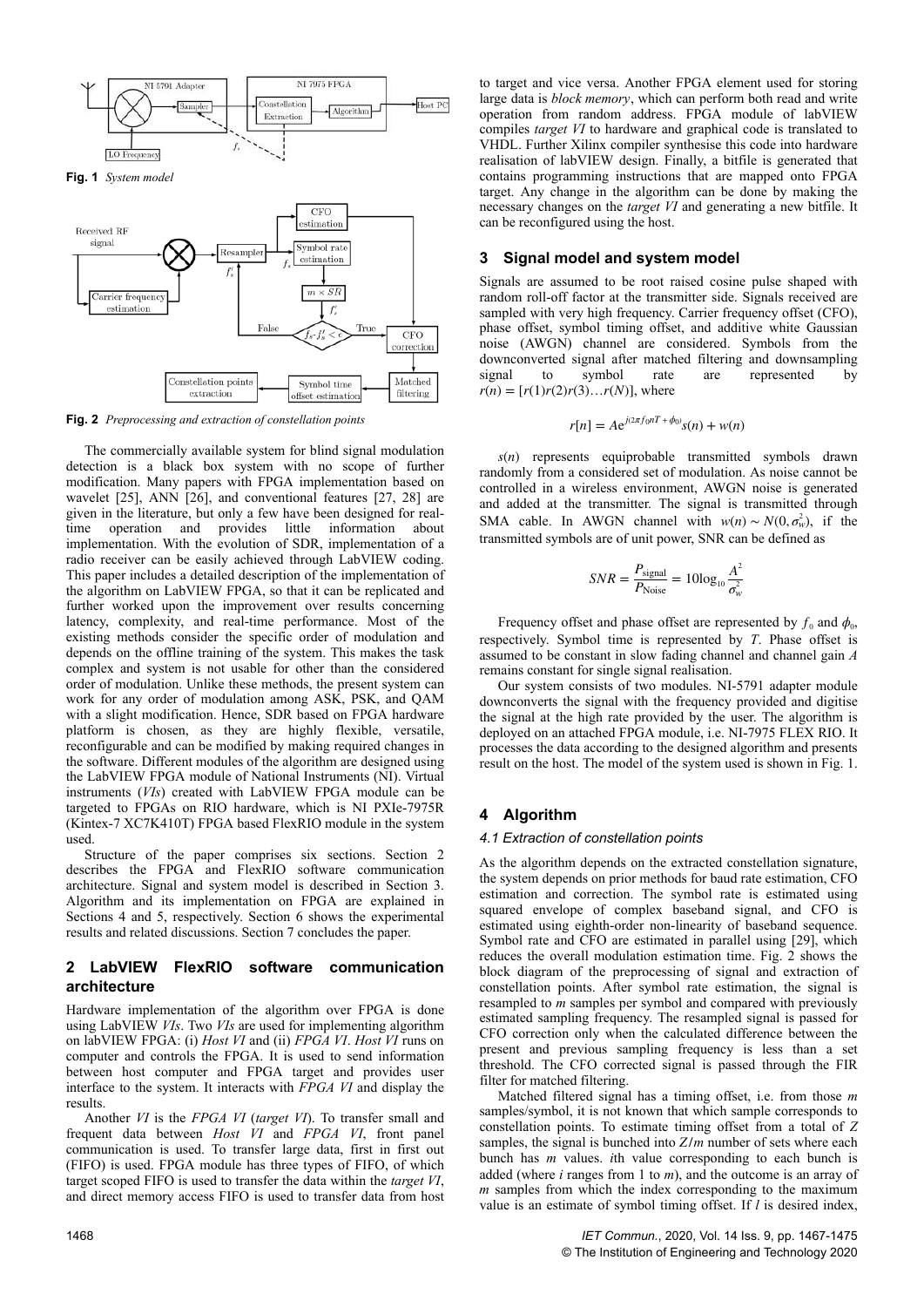

**Fig. 3** *Symbol timing offset estimation visualisation*



**Fig. 4** *Block diagram of algorithm for domain classification among ASK, PSK, and QAM*



**Fig. 5** *Estimation of modulation order*

*(a)* Extracted constellation points of 8PSK, *(b)* Distance versus processing order of data points for (a)

every  $(l + rm)$ th sample is taken, where  $r = 0, 1, 2, ..., k$  such that  $(l + km)$ th data point corresponds to last acquired constellation point.

Fig. 3 shows the method for estimation of symbol timing offset. Phase offset is not addressed in this system as the proposed algorithm is independent to the rotation of constellation. The algorithm counts the number of clusters in I/Q plane, which does not change with rotation.

After preprocessing and acquiring signal constellation represented by  $r'[n]$ , the developed algorithm shown in Fig. 4 is applied to the data points for detecting the type of modulation

$$
r'[n] = Ae^{j\phi_0} s(n) + w[n]
$$

#### *4.2 Estimation of order of modulation*

Order of modulation is detected by estimating the number of clusters in I/Q plane. Steps described are followed for order estimation.

**Input** - *N* constellation points, seed point (first point is taken as seed point in the present case).

**Output** - Optimum number of clusters, i.e. order of modulation (*M*).

**Default** - Distance values (parameter corresponding to each data point) of all data points are initialised with a large value.

**Step 1** For total *N* points, distances between seed point and  $(N - 1)$ points are calculated. Seed point distance is saved as a default (large) value, and its order of processing is set to 1.

**Step 2** The nearest data point is taken as *present point* for further calculation, and its order of processing and distance value (from the previous point) is saved.

**Step 3** Distances between *present point* and all unprocessed points are calculated. If the distance of any unprocessed point from *present point* is less than the distance from any previous processed point, it is replaced by lesser distance else it is not changed. **Step 4** Go to step 2 until all points are processed.

Fig. 5 shows the 8PSK constellation points and its graph between distance and order of processing for extracted data points. Data points within the same cluster (i.e. same symbol) has less value of distances and when a *present point* switches from one cluster to another, its distance increases. As modulation order can only be in the form of  $2<sup>K</sup>$ , distances greater than the threshold and nearest to  $2<sup>K</sup>$ , (for  $K = 1, 2, 3, 4, \ldots$ ) is chosen as order.

#### *4.3 Modulation domain estimation*

Three domains of modulation have been considered viz. ASK, PSK, and QAM. To detect ASK from the pool of ASK, PSK, and QAM, error through line regressed on data points is calculated. This error is less for ASK compared to PSK and QAM, and ASK is identified. If the modulation is not ASK, the following steps are taken for centroid calculation:

**Input** - *L* (number of centroids to estimate) seed values. **Output**- *L* centroid values.

**Step 1** Calculate distance between the first point and *L* centroid values. Assign this point to the group to which this point is nearest. **Step 2** Repeat step 1 for all points.

**Step 3** Calculate the new centroid values by taking mean of data points assigned in the same group and update *L* values by calculated mean.

**Step 4** Repeat steps 1 to 3 for 10 iterations.

The ratio of maximum and minimum absolute values of centroids is used to differentiate PSK and QAM. This ratio is lesser in PSK compared to QAM, as symbols have the same amplitude.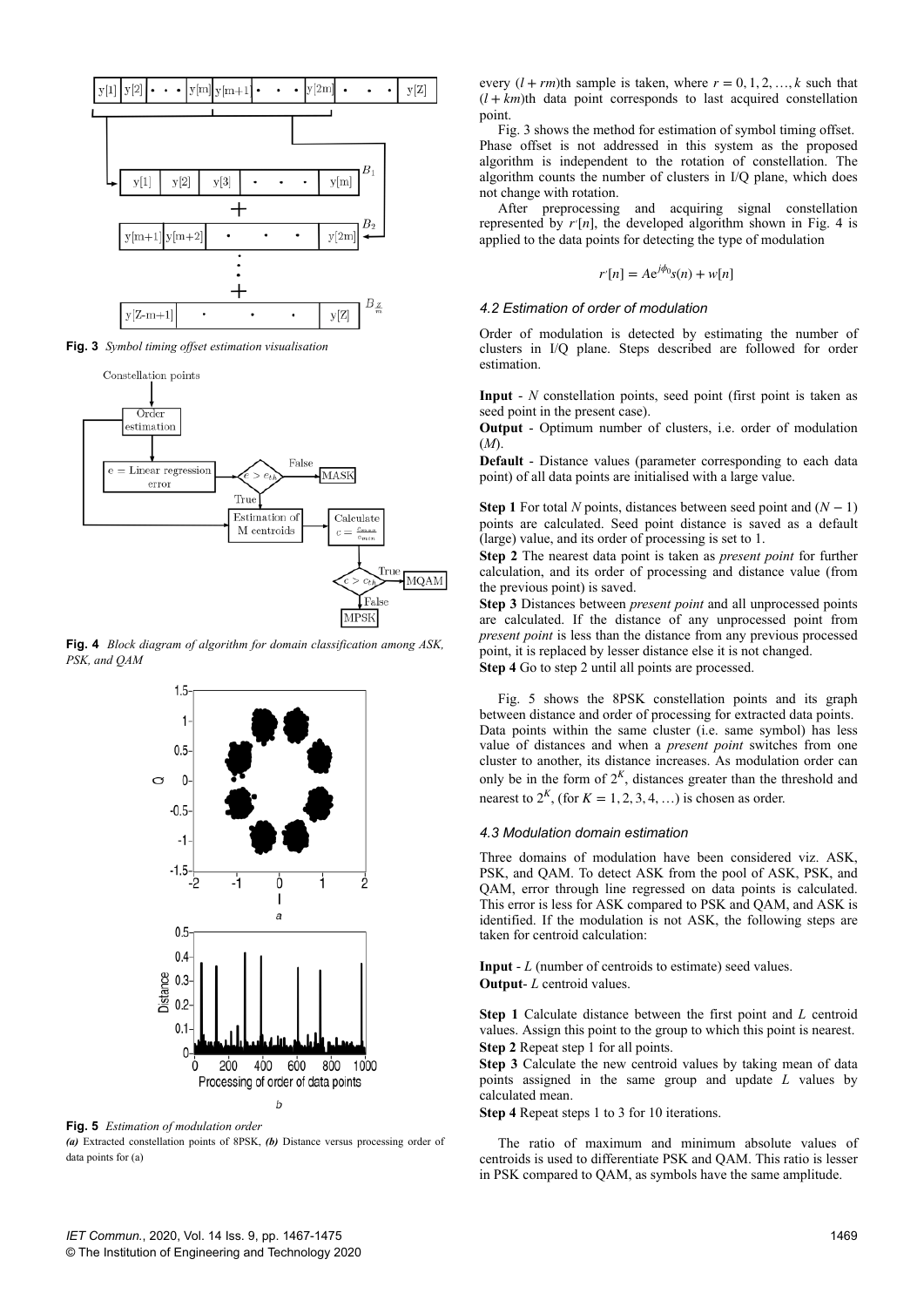

**Fig. 6** *Model of 5791 for acquiring data*



**Fig. 7** *LabVIEW implementation for modulation order calculation*

## **5 FPGA implementation of the AMC algorithm**

With the rapid development of SDR in the past few years, radio receivers can be implemented easily and efficiently using LabVIEW block diagram coding. To calculate FFT of the signal and matched filtering, two *Express VIs* specific to LabVIEW are used. All other *VIs* are self-designed. Hence, the algorithm can be easily replicated to any other tool of interest.

## *5.1 LabVIEW FlexRIO architecture*

NI FlexRIO system is used to implement the developed algorithm. It provides flexible, customisable input and output for FPGA. FlexRIO system is composed of adapter module (NI 5791 in the present system) and FPGA (PXIe-7975R consists of Kintex-7 XC7K410T). NI 5791 adapter module defines the physical inputs and outputs of the system and provides continuous frequency coverage from 200 MHz to 4.4 GHz with 100 MHz bandwidth. Second is the NI FlexRIO FPGA Module, which is NI PXIe-7975R FPGA.

#### *5.2 Hardware realisation of AMC algorithm*

AMC system starts acquiring the signal once the *detect* signal is asserted. Carrier frequency is estimated through the power spectrum of the signal. Same frequency signal is generated through the adapter module for downconversion. The signal is sampled with user-specified frequency or with a default value of 10 MS/s.

*5.2.1 Acquiring the data:* Inphase and quadrature phase components are received through *RxI* and *RxQ* pin from 14-bit ADC in *I*16 format shown in Fig. 6. These values are digitised at the desired rate and transferred to another loop after packing in *U*32 format via target scoped FIFO in block memory named *IQSamples*. All the I/Q data retrievals for further processing will be done from *IQSamples* memory by unpacking *U*32 in *I*16 − *I*16 formats and further converting to the fixed-point data type.

*5.2.2 Symbol rate estimation, resampling and CFO estimation:* The symbol rate is estimated using 8192 point FFT of the absolute square of the complex envelope. For *n* point FFT, latency is 2*n*. Hence, 24576  $(2 \times 8192 + 8192)$  points are acquired and given to FFT block. After discarding first 16384 data outputs, further 8192 valid points are continuously compared to find the

index corresponding to the maximum value. The frequency corresponding to the desired index is the estimated symbol rate. After the first estimation, new data is continuously acquired with a rate of eight times the estimated symbol rate. A local variable is used to change the sampling rate in real time. The new symbol rate is estimated from the further acquired waveform. Eight times of new estimated symbol rate, i.e. a new sampling rate is compared with the previous sampling rate. The signal is forwarded to CFO correction block only when new estimation is desirably close to the previous estimation of symbol rate to achieve accuracy.

CFO is estimated simultaneously with the symbol rate. Same 24576 points used for symbol rate estimation from *IQSamples* are passed through eighth-order non-linearity using a high throughput complex multiply. These functions are similar to the numeric functions, but support automatic pipelining, and achieves higher throughput rate inside a single-cycle timed loop. The frequency corresponding to the location of the maximum value is used to estimate and correct frequency offset.

From a single loop running for 24576 iterations, CFO and symbol rate are estimated. CFO corrected signal is passed to the FIR filter for matched filtering. FIR filter coefficients are set to root raised cosine pulse shaping with eight samples per symbol. Filtered data is used for the estimation of modulation order and domain. Implementation for order and centroid estimation are given in further sections.

*5.2.3 Modulation order calculation:* Fig. 7 shows the block diagram of the LabVIEW implementation of the algorithm on FPGA. Three block-memories are used for order calculation. First is *IQ samples* which contains IQ points. Second is *Indices* which is initialised with *True* at all addresses and takes count of all unprocessed and processed points. Third is *Distance*, which is initialised with large value (in present case 8). Two *For* loops are used. Outer *For* loop run *N* times and inner *For* run *N* times for each iteration of outer *For* loop. The outer shift register is initialised with zero, and the inner shift register is given an index of the unprocessed point from *Indices* (in the first iteration, 0 is marked processed and fed to inner shift register). Whichever point is processed, *Indices* at that address is given *False* and case structure is used for considering only unprocessed points.

Case structure contains flat sequence, which runs sequentially from left to right. In the first block of flat sequence, for every iteration of outer *For* loop, the Euclidean distance between *present*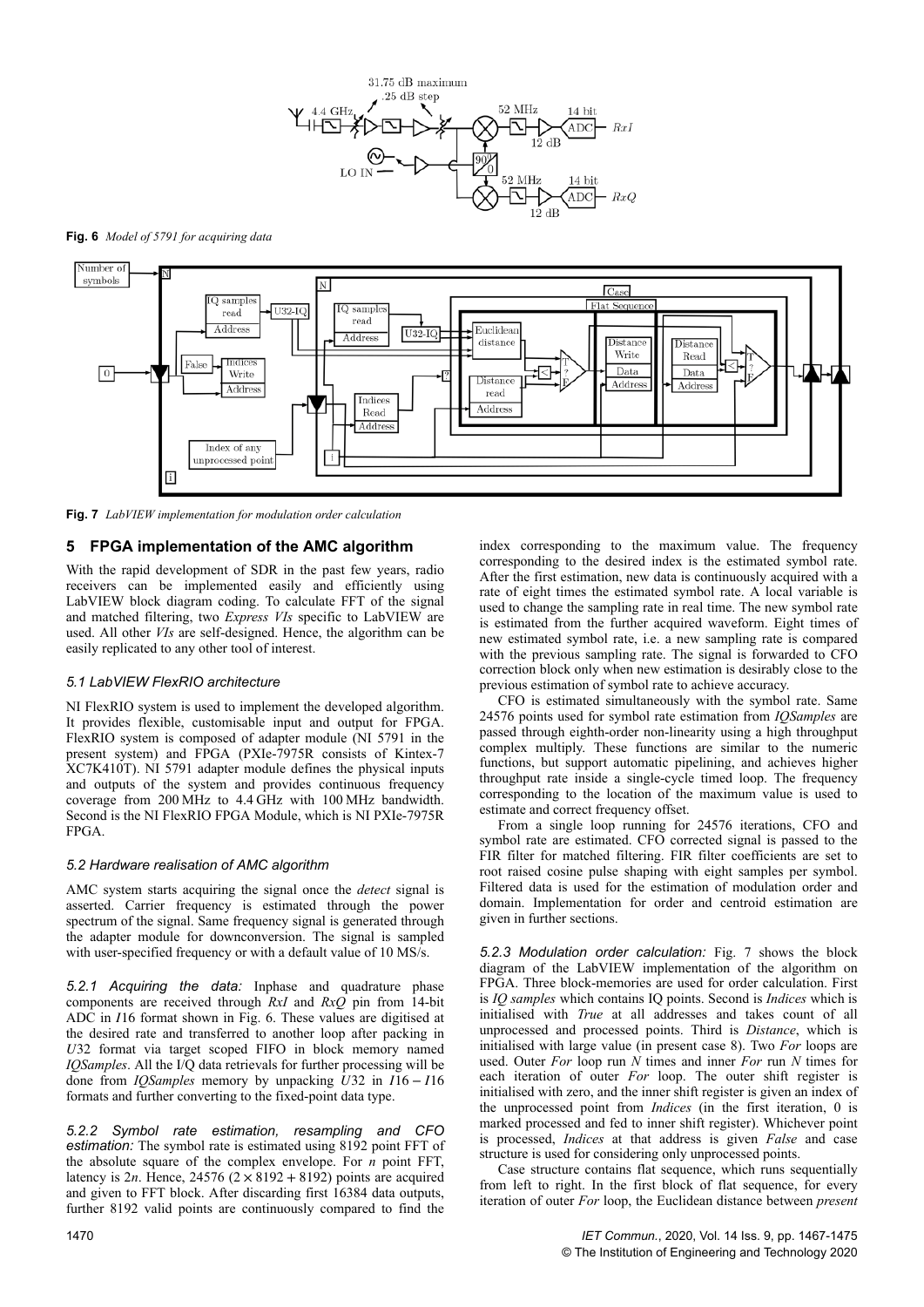

**Fig. 8** *LabVIEW implementation for centroid calculation*

*point* and all unprocessed points (addresses wherever indices are true) is calculated and compared with its previous distance. This distance is replaced in the second block of flat sequence if found less. The third block always takes count of index value, which is nearest to the present point. The final output of inner *For* loop is the index value of the unprocessed point, which is nearest to *present point*. That particular point is read from *IQ samples* and False is written in *Indices* to mark it processed. This is done for all symbols. The final output is the *Distance* array, which is shown in Fig. 5*b*.

*5.2.4 Centroid calculation:* Implementation on FPGA for centroid calculation is shown in Fig. 8. This implementation is explained if the highest modulation order is 16. Same can be replicated for any other order modulation. Two *For* loops are defined of which outer *For* loop runs for ten iterations considering the optimal centroid estimation with less processing time and efficient resource utilisation over hardware. Inner *For* loop runs *N* (number of symbols) times for each iteration of outer *For* loop. Initial seed values for *I* and *Q* are taken as ideal PSK constellation points. One limitation of  $F\tilde{PGA}$  is that it does not allocate dynamic memory at run time. So to define the initial centroid points for *I* and *Q*, an array of 30 elements is used. This array is initialised with first 16 values (0–15) as ideal 16-PSK points, 15 to 23 elements with 8-PSK points, 24 to 27 values with QPSK, and last two with ideal points of BPSK. Depending on the estimated order, array subset is passed through *I seeds* and *Q seeds* to shift registers. An array of 32 elements with *I* and *Q* interleaved (initialised with 0) is defined for summation of points belonging to the same cluster. An array of 16 elements (initialised with zero) is defined to store the number of points falling in the same cluster. Actual implementation over the hardware has two arrays implemented separately, but these arrays are shown together for a clear understanding of the implementation.

Euclidean distances between each IQ point and seed values are calculated by *D* given in Fig. 8. Index of the nearest centroid is assigned to each data point based on the distance values. Present I and Q values are added to the previous values with the same index, and the respective count is incremented by 1. The process is

repeated for all the data points. Out of 16 values, first *M* values are updated where *M* is modulation order. The ratio of maximum and minimum absolute centroid value is calculated. In the case of PSK, this value will be near to 1 while in QAM, it is greater than PSK. Ratio is compared with threshold  $(c_{th} = 1.3)$  and PSK is differentiated from QAM.

If the highest modulation order considered is changed to 64, the only modification required is to initialise the array of centroid values with points considering 32QAM and 64QAM, and passing the seeds as centroid subset accordingly. Also, the inner shift register will be initialised with a length of 128 values for interleaved *IQ* centroids and count with a length of 64.

# **6 Results and discussions**

In this section, the performance of the proposed system is evaluated with respect to SNR and compared with some of the existing systems. RF signals for testing are generated using NI PXIe-5673 and received using NI 5791 shown in Figs. 9*a* and *b*, respectively. As the noise in the wireless environment cannot be controlled, to evaluate the classification accuracy, transmitter and receiver are connected through SMA cable. Signal with known SNR is transmitted through SMA cable, and accuracy of the algorithm is evaluated. Thresholds used at different parts of the algorithm are analysed. The algorithm is also validated by transmitting an RF signal through a wireless channel and classifying the signal with the receiver placed at a distance of 6.1  mt shown in Fig. 9*c*. In this arrangement, low noise amplifiers (ZX60-P103LN+) are used at receiver for amplifying the RF signal.

## *6.1 Experimental outcomes*

To address the classification accuracy over various SNR values, different magnitudes of Gaussian noise were added in transmitting signals. Classification accuracy is calculated from 1000 signals, each containing 1000 symbols. 2ASK/BPSK and QPSK achieve an accuracy of more than 90% above 8.5 and 11 dB SNR, respectively, as shown in Fig. 10*a*. 8PSK and 8QAM require a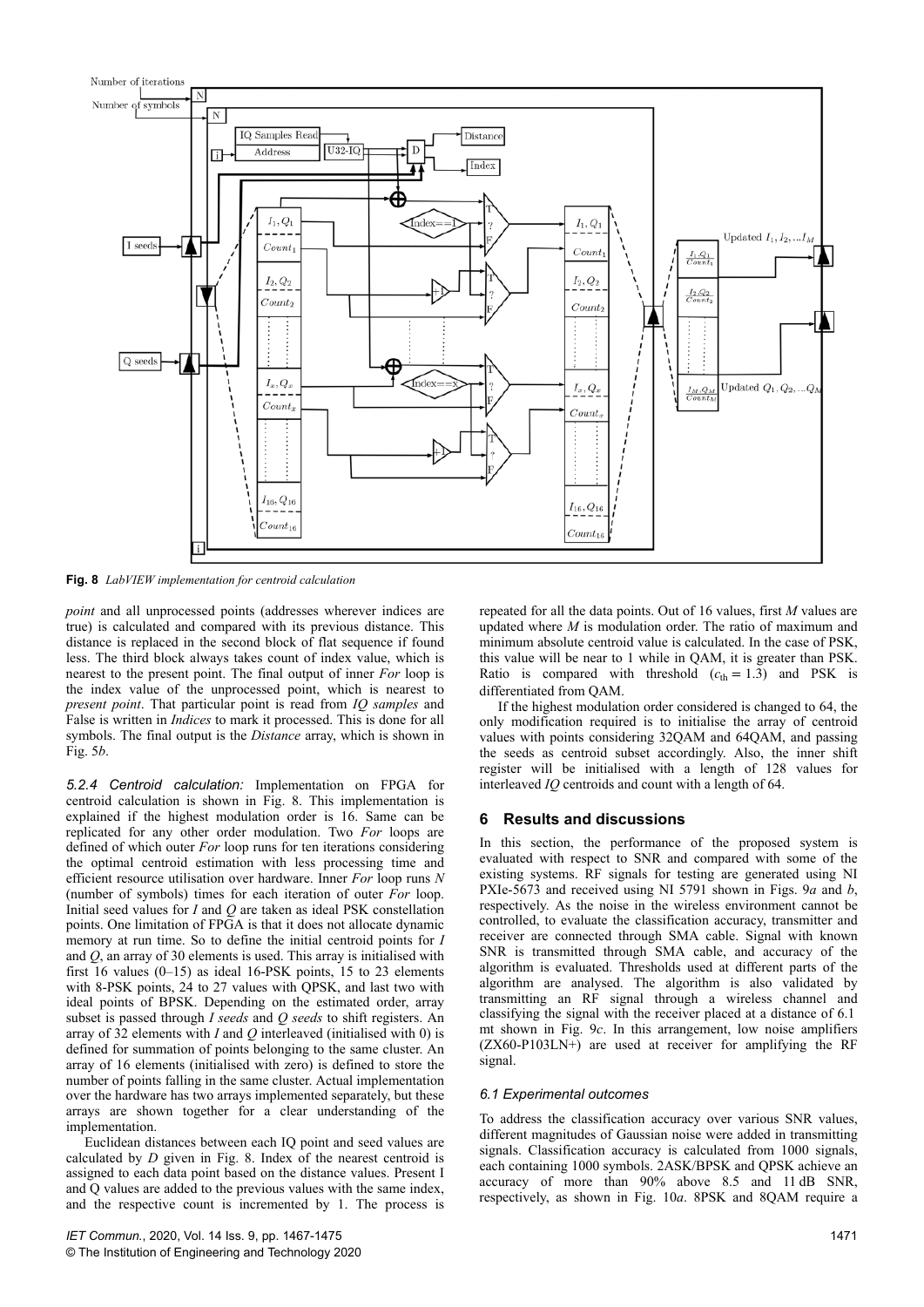



**Fig. 9** *Transmitter and receiver for RF signal*

*(a)* Setup for RF signal generation, *(b)* Receiver setup for RF signal reception, *(c)* Setup of transmitter and receiver in the laboratory for validation of algorithm

signal of around 15.2 dB SNR and above to achieve 90% accuracy while 16QAM requires 16.8 dB for the same accuracy shown in Fig. 10*b*. Number of peaks between 12 and 24 is considered for order 16 as for peaks less than 12; order will fall into 8QAM or 8PSK while for greater than 24, the order will be near to 32 and will fall into modulation with order 32.

Many algorithms are developed which correctly identifies the basic modulations like PSK, FSK, ASK, QAM, and so on but cannot be modified further. Hence, this research tries to propose an algorithm to detect the higher modulation scheme, and system developed can be modified and updated for future requirements. Like for order 32 and 64, output array for comparison with number of peaks has been changed such that it contains values 32 and 64. Rest no change is required, which makes the developed algorithm flexible. Results for 32QAM, 64QAM, 16PSK, and 4ASK are shown in Fig. 10*c*.

Thresholds for linear regression error (*e*th) and centroid ratio  $(c<sub>th</sub>)$  is defined to achieve maximum accuracy for considered SNR. Values of regression error for all modulations are plotted in Fig. 11*a*. It can be observed from the figure that, regression error for all ASK (with order 2, 4, 8) has value less than *e*th, i.e. 0.3. This threshold differentiates ASK from PSK and QAM for all SNR. Also, as SNR increases, regression error for ASK tend towards 0, while for PSK and QAM, it is around 0.5. Similarly to separate PSK and QAM, the ratio of maximum and minimum absolute centroid value  $(c_{\text{max}}/c_{\text{min}})$  has been used, which is shown in Fig. 11*b*. Fig. 12 shows the overall accuracy of QPSK, 8PSK, 8QAM, and 16QAM for threshold with different percentage of the maximum peak value. It can be observed that 60% of maximum peak covers the maximum area, which is set as  $c_{\text{th}}$ . For higher SNR, as PSK constellation has a circular shape,  $c_{\text{max}}/c_{\text{min}}$  attains a value of 1 while for QAM with order 8 and above, this value is above 1.5. All these analyses are done for 100 signals each with 1000 symbols.

Hardware execution provides higher performance than most processor-based software programs, but the performance decreases if the resource usage is not proper. Table  $1$  shows that 55.4% of total resources have been used for implementing the algorithm. Therefore, more algorithms can be developed and can be executed in parallel with the designed algorithm. Optimisation of the algorithm is done by partitioning the application code into smaller processes.

Real-time performance for different modules has been found and shown in Fig. 13. Once the detect button is pressed, the program goes into a case structure starting with *start* case in which signal is acquired. Fig. 13 shows that *algorithm* block throws the output in 56.638 ms and preprocessing block for extracting constellation points is taking 24.813 ms. Overall, the system is taking 81.451 ms for computing the modulation scheme after acquiring the signal.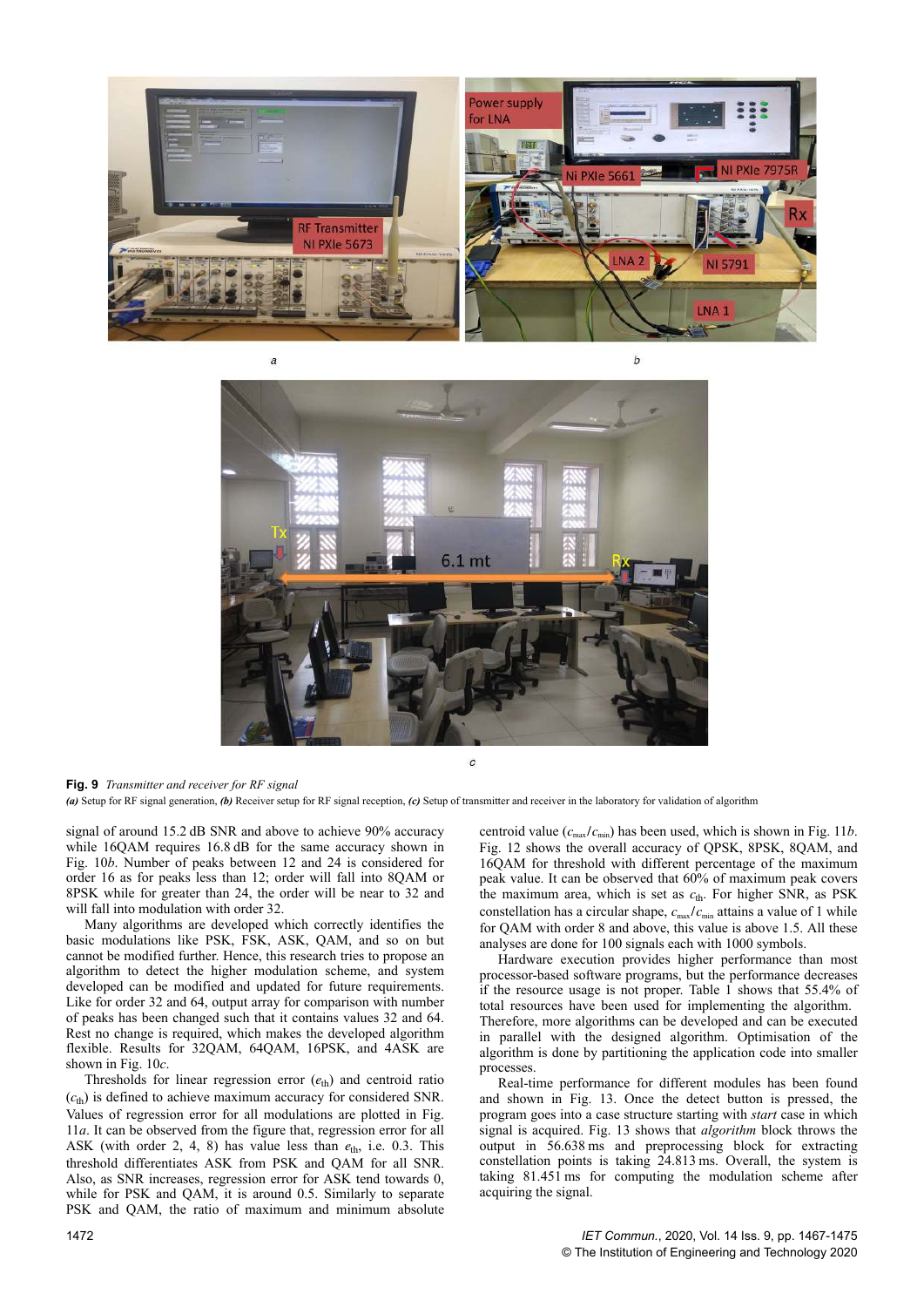

**Fig. 10** *Accuracy versus SNR for different modulation schemes (a)* Accuracy versus SNR for 2ASK/BPSK and QPSK modulation schemes, *(b)* Accuracy versus SNR for 8PSK, 8QAM and 16 QAM, *(c)* Accuracy versus SNR for 16PSK, 32QAM, 64QAM and 4ASK modulation schemes

| Device            | Used   | Total  | Percentage      |  |
|-------------------|--------|--------|-----------------|--|
| utilisation       |        |        | usage           |  |
| total slices      | 35236  | 63550  | 55.4            |  |
| slice utilisation | 101918 | 508400 | 20              |  |
| slice LUTs        | 85050  | 254200 | 33.5            |  |
| block RAM         | 260    | 795    | 32.7            |  |
| DSP48s            | 187    | 1540   | 12 <sub>1</sub> |  |

#### *6.2 Comparison with other classifiers*

There are not a lot of real-time classifiers implemented on FPGA to directly compare the results. Most of the implementations either differ in the choice of the modulation scheme of interest or detailed implementation is not explained, so it is not possible to reproduce the results. So for comparison, results at a range of SNR covered in this paper are directly compared for the common modulation



**Fig. 11** *Threshold calculation (a)* Linear regression error for different modulation schemes versus SNR *(b)* Value of ratio of maximum and minimum absolute centroid value versus SNR



**Fig. 12** *Overall accuracy of correct classification for threshold with different percentage of peak distance value. These distances are obtained while estimating modulation order. This graph shows that for threshold of* **Table 1** Hardware resource utilisation *60% of maximum value, accuracy is overall higher*

schemes. Fig. 14 shows the comparison between [30] and the present method for the BPSK modulation scheme. This choice of comparison is taken based on results obtained from practical signals with SNR. From the figure, it can be seen that the present method dominates [30] from an SNR of 7.5 dB and above. Nie *et al.* [31] report 'Shortest distance based on  $C_{63}$ ' feature can achieve a maximum of 92% accuracy and 'Shortest distance based on  $C_{63}/C_{21}^3$ ' achieves 100% accuracy above 25 dB for QPSK, 16PSK, and 64QAM. From the results obtained, our method outperforms all these modulation schemes. Keshk *et al.* [26] used DFT and MFCC features with SVM and ANN as classifiers for different orders of PSK. At 20 dB SNR, for 8PSK, the accuracy of [26] is always less than 100% (in OFDM over AWGN with signal features) while our method achieves accuracy of 100% with testing over 1000 signals. Similarly, accuracy for 16PSK with the same scenario achieves greater accuracy with VLR, RPROP classifiers.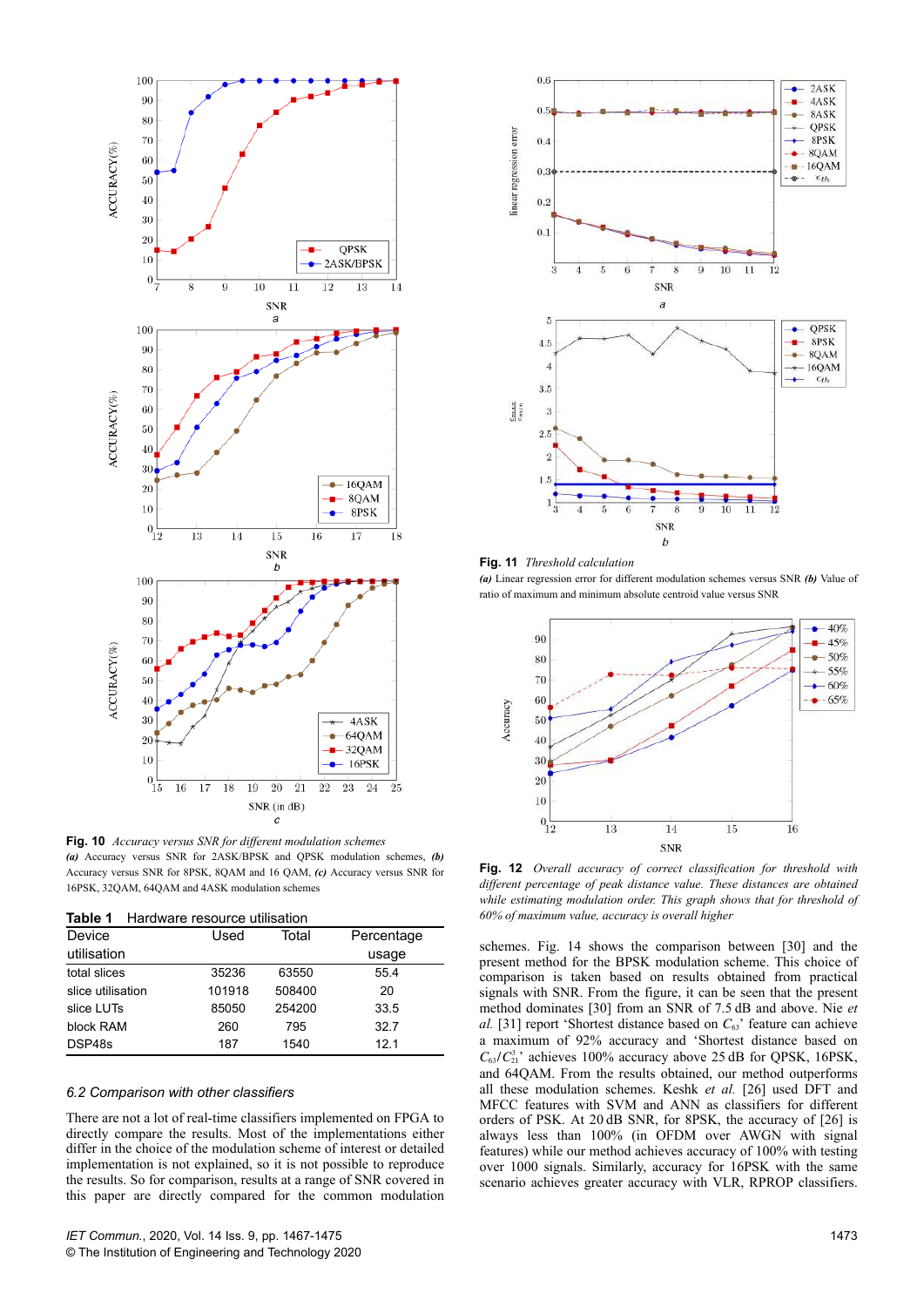

**Fig. 13** *Time utilisation for different modules*



**Fig. 14** *Comparison between [30] and proposed algorithm for BPSK modulation scheme*

**Table 2** Comparison of proposed system accuracy with [32]

| <b>SNR</b> | <b>BPSK</b> |          | <b>QPSK</b> |          | 16QAM |          |
|------------|-------------|----------|-------------|----------|-------|----------|
|            | [32]        | Proposed | [32]        | Proposed | [32]  | Proposed |
| 10dB       | 85          | 100      | 85          | 774      | 75    |          |
| 15dB       | 90          | 100      | 90          | 99.8     | 80    | 76.7     |
| 20 dB      | 94          | 100      | 94          | 99.7     | 90    | 99.6     |
| 25dB       | 96          | 100      | 94          | 99.8     | 90    | 99.5     |

Table 2 compares the proposed method with [32] for BPSK, QPSK, and 16QAM modulation schemes.

Accuracy of classifiers based on Moment, Cumulant, GP-KNN, and EM-ML changes with carrier phase offset as given in [33] while the developed algorithm is independent to such phase offsets. By correcting the phase offset, information bit can also be extracted as the system is extracting the symbols and modulation scheme. The main limitation lies in the FFT size, which is 8192 (maximum size available), due to which resolution of spectrum in case of CFO and symbol rate estimation decreases.

## **7 Conclusion**

In this paper, an algorithm is proposed and implemented on FPGA, which identifies the modulation format in the blind environment. It estimates different parameters of the blind signal and can be modified for any order of ASK, PSK, and QAM. The algorithm developed is independent to phase offsets, unlike most of the methods in the literature. It is optimised to use minimal resources on board and detects the modulation scheme in 81.451 ms. Detailed implementation of the system is explained. This work can be further extended to incorporate more modulations along with the present modulation schemes.

#### **8 Acknowledgments**

This project is funded by the Defense Research and Development Organization under project number S/DRDO/SKY/20150004.

#### **9 References**

- [1] Dobre, O.A., Abdi, A., Bar-Ness, Y.*, et al.*: 'Survey of automatic modulation classification techniques: classical approaches and new trends', *IET Commun.*, 2007, **1**, (2), pp. 137–156
- [2] Eldemerdash, Y.A., Dobre, O.A., Üreten, O.*, et al.*: 'Identification of cellular networks for intelligent radio measurements', *IEEE Trans. Instrum. Meas.*, 2017, **66**, (8), pp. 2204–2211
- [3] Majhi, S., Gupta, R., Xiang, W.*, et al.*: 'Hierarchical hypothesis and featurebased blind modulation classification for linearly modulated signals', *IEEE Trans. Veh. Technol.*, 2017, **66**, (12), pp. 11057–11069
- [4] Majhi, S., Ho, T.S.: 'Blind symbol-rate estimation and test bed implementation of linearly modulated signals', *IEEE Trans. Veh. Technol.*, 2014, **64**, (3), pp. 954–963
- [5] Tuttlebee, W.H.: 'Software-defined radio: facets of a developing technology', *IEEE Pers. Commun.*, 1999, **6**, (2), pp. 38–44
- [6] Monmasson, E., Idkhajine, L., Cirstea, M.N.*, et al.*: 'Fpgas in industrial control applications', *IEEE Trans. Ind. Inf.*, 2011, **7**, (2), pp. 224–243
- [7] Marignetti, F., Minutillo, M., Perna, A.*, et al.*: 'Assessment of fuel cell performance under different air stoichiometries and fuel composition', *IEEE Trans. Ind. Electron.*, 2011, **58**, (6), pp. 2420–2426
- [8] Zheng, G., Zheng, W., Zhuang, G.*, et al.*: 'The design of global interlock system in j-text', *IEEE Trans. Plasma Sci.*, 2014, **42**, (6), pp. 1775–1779
- [9] Panagiotou, P., Anastasopoulos, A., Polydoros, A.: 'Likelihood ratio tests for modulation classification'. MILCOM 2000 21st Century Military Communications Conf. Proc., Los Angeles, CA, USA, 2000, vol. 2, pp. 670– 674
- [10] Hameed, F., Dobre, O.A., Popescu, D.C.: 'On the likelihood-based approach to modulation classification', *IEEE Trans. Wirel. Commun.*, 2009, **8**, (12), pp. 5884–5892
- [11] Dobre, O.A., Abdi, A., Bar-Ness, Y.*, et al.*: 'Blind modulation classification: a concept whose time has come'. 2005 IEEE/Sarnoff Symp. on Advances in Wired and Wireless Communication, Princeton, NJ, USA, 2005, pp. 223–228
- [12] Hong, L., Ho, K.: 'Identification of digital modulation types using the wavelet transform'. MILCOM 1999 IEEE Military Communications Conf. Proc. 1999, Atlantic City, NJ, USA, 1999, vol. 1, pp. 427–431
- [13] Satija, U., Manikandan, M., Ramkumar, B.: 'Performance study of cyclostationary based digital modulation classification schemes'. 2014 9th Int. Conf. on Industrial and Information Systems (ICIIS), Gwalior, India, 2014,
- pp. 1–5 [14] Rodriguez, P.M., Fernandez, Z., Torrego, R.*, et al.*: 'Low-complexity cyclostationary-based modulation classifying algorithm', *AEU-Int*. *Electron. Commun.*, 2017, **74**, pp. 176–182
- [15] Huang, S., Yao, Y., Wei, Z.*, et al.*: 'Automatic modulation classification of overlapped sources using multiple cumulants', *IEEE Trans. Veh. Technol.*, 2017, **66**, (7), pp. 6089–6101
- [16] Gupta, R., Majhi, S., Dobre, O.A.: 'Design and implementation of a treebased blind modulation classification algorithm for multiple-antenna systems', *IEEE Trans. Instrum. Meas.*, 2019, **68**, pp. 3020–3031
- [17] Aslam, M.W., Zhu, Z., Nandi, A.K.: 'Automatic modulation classification using combination of genetic programming and knn', *IEEE Trans. Wirel. Commun.*, 2012, **11**, (8), pp. 2742–2750
- [18] Ali, A., Yangyu, F., Liu, S.: 'Automatic modulation classification of digital modulation signals with stacked autoencoders', *Digit. Signal Process.*, 2017, **71**, pp. 108–116
- [19] Popoola, J.J., van Olst, R.: 'The performance evaluation of a spectrum sensing implementation using an automatic modulation classification detection method with a universal software radio peripheral', *Expert Syst. Appl.*, 2013, **40**, (6), pp. 2165–2173
- [20] Jajoo, G., Yadav, Y.K., Yadav, S.: 'Blind signal digital modulation classification through k-medoids clustering'. 2018 IEEE Int. Conf. on Advanced Networks and Telecommunications Systems (ANTS), Indore, India, 2018, pp. 1–5
- [21] Jajoo, G., Kumar, Y., Yadav, S.K.: 'Blind signal psk/qam recognition using clustering analysis of constellation signature in flat fading channel', *IEEE Commun. Lett.*, 2019, **23**, (10), pp. 1853–1856
- [22] Yadav, Y.K., Jajoo, G., Yadav, S.K.: 'Modulation scheme detection of blind signal using constellation graphical representation'. 2017 Int. Conf. on Computer, Communications and Electronics (Comptelix), Jaipur, India, 2017, pp. 231–235
- [23] Jajoo, G., Kumar, Y., Yadav, S.K.*, et al.*: 'Blind signal modulation recognition through clustering analysis of constellation signature', *Expert Syst. Appl.*, 2017, **90**, pp. 13–22
- [24] Tian, J., Pei, Y., Huang, Y.D.*, et al.*: 'Modulation-constrained clustering approach to blind modulation classification for mimo systems', *IEEE Trans. Cogn. Commun. Netw.*, 2018, **4**, (4), pp. 894–907
- [25] Digdarsini, D., Kumar, M., Khot, G.*, et al.*: 'Fpga implementation of automatic modulation recognition system for advanced satcom system'. 2014 Int. Conf. on Signal Processing and Integrated Networks (SPIN), Noida, India, 2014, pp. 464–469
- [26] Keshk, M.E.H.M., El-Naby, M.A., Al-Makhlasawy, R.M.*, et al.*: 'Automatic modulation recognition in wireless multi-carrier wireless systems with cepstral features', *Wirel. Pers. Commun.*, 2015, **81**, (3), pp. 1243–1288
- [27] Iglesias, V., Grajal, J., Royer, P.*, et al.*: 'Real-time low-complexity automatic modulation classifier for pulsed radar signals', *IEEE Trans. Aerosp. Electron. Syst.*, 2015, **51**, (1), pp. 108–126
- [28] Cutno, P., Cheng, C.H.: 'A software-defined radio based automatic modulation classifier'. Wireless Telecommunications Symp. (WTS) 2017, Chicago, IL, USA, 2017, pp. 1–6
- [29] Sethi, A., Ray, B.: 'Blind carrier/timing recovery and detection of modulation scheme' (Google Patents, 2013. uS Patent 8,605,830